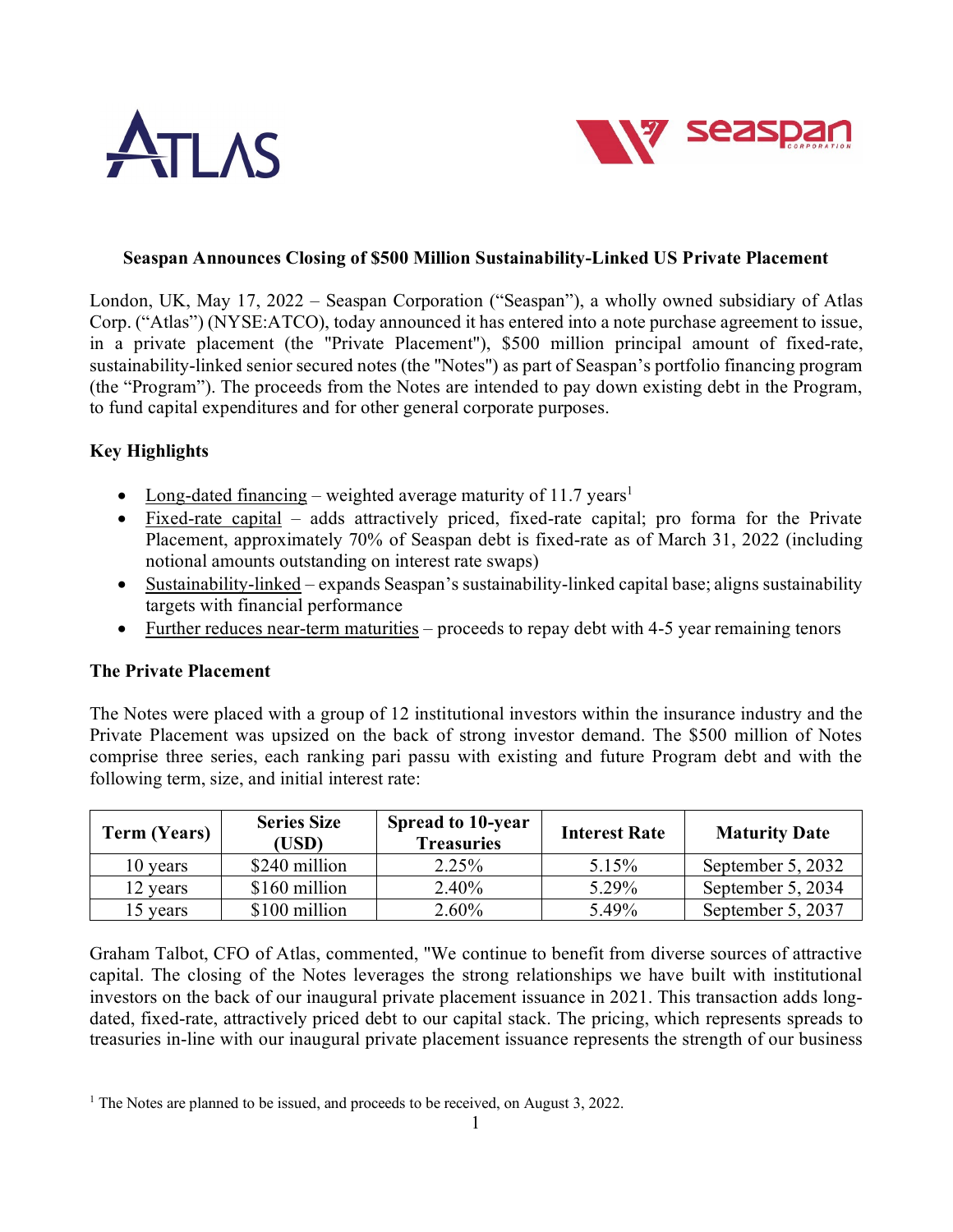against the backdrop of widening credit spreads and volatile interest rates. We continue to proactively manage our balance sheet and floating rate exposure to deliver dependable and consistent returns to both our equity and credit investors."

## **Agents and Advisors**

Citigroup Global Markets Inc. and BofA Securities, Inc. acted as Lead Agents; Citigroup Global Markets Inc., BofA Securities, Inc., and Wells Fargo Securities, LLC acted as Joint Lead Placement Agents; and SG Americas Securities, LLC, CIBC World Markets, Inc., and TD Securities Inc. acted as Co-Managers. Gibson, Dunn, Crutcher LLP acted as issuer's counsel and Milbank LLP acted as investors' counsel.

## **About Atlas**

Atlas is a leading global asset management company, differentiated by its position as a best-in class owner and operator with a focus on disciplined capital deployment to create sustainable shareholder value. We target long-term, risk-adjusted returns across high-quality infrastructure assets in the maritime sector, energy sector and other infrastructure verticals. For more information visit atlascorporation.com.

## **About Seaspan**

Seaspan is the largest global containership lessor, primarily focused on long-term, fixed-rate leases with the world's largest container shipping liners. As at March 31, 2022, Seaspan's operating fleet consisted of 132 vessels with a total capacity of 1,147,980 TEU, and an additional 67 vessels under construction, increasing total fleet capacity to 1,959,380 TEU, on a fully delivered basis. For more information, visit seaspancorp.com.

# **Cautionary Note Regarding Forward-Looking Statements**

This release contains certain forward-looking statements (as such term is defined in Section 21E of the Securities Exchange Act of 1934, as amended) concerning future events. Statements that are predictive in nature, that depend upon or refer to future events or conditions, or that include words such as "intends", "expects", "anticipates", "plans", "believes", "estimates", "projects", "forecasts", "will", "may", "potential", "should", and similar expressions are forward-looking statements. These forward-looking statements reflect management's current expectations only as of the date of this release. As a result, you are cautioned not to rely on any forward-looking statements. Although these statements are based upon assumptions we believe to be reasonable based upon available information, they are subject to risks and uncertainties. These risks and uncertainties include, but are not limited to: the risk that the Private Placement may not be consummated; uncertainty surrounding the use of the net proceeds of the Private Placement; and other factors detailed from time to time in our periodic reports and filings with the Securities and Exchange Commission, including Atlas' Annual Report on Form 20-F for the year ended December 31, 2021. We expressly disclaim any obligation to update or revise any of these forwardlooking statements, whether because of future events, new information, a change in our views or expectations, or otherwise. We make no prediction or statement about the performance of any of our securities.